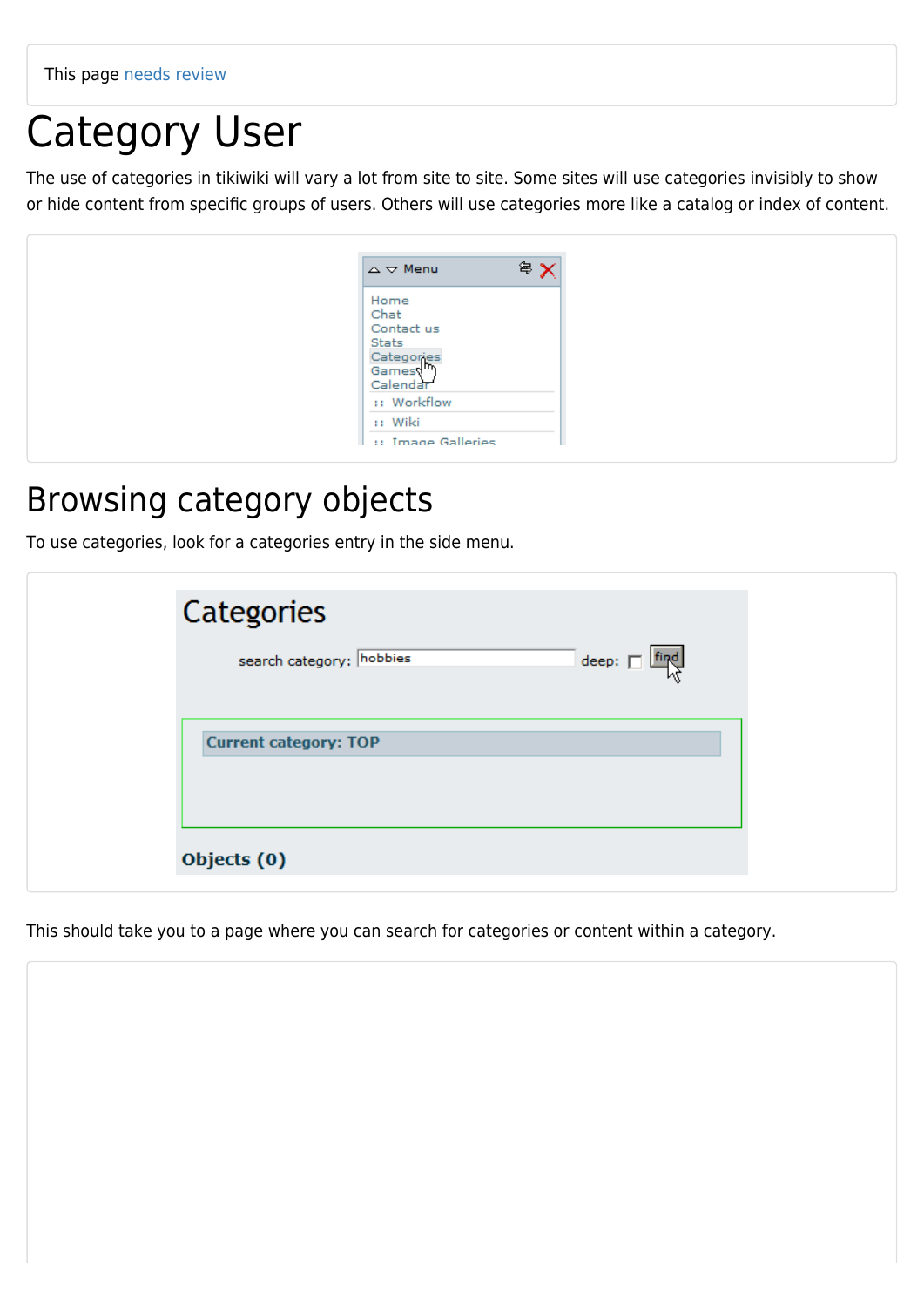| Categories                                                                                                                                                                                                                                                                      |                   |
|---------------------------------------------------------------------------------------------------------------------------------------------------------------------------------------------------------------------------------------------------------------------------------|-------------------|
| search category: Mori                                                                                                                                                                                                                                                           | deep: $\Box$ Find |
| <b>Current category: TOP</b>                                                                                                                                                                                                                                                    |                   |
| [-] Personal<br>Drumming<br>$-1$ Family<br>Cogley<br>Mori<br><b>Fitness</b><br>Friends<br>Gadgets<br>Hobbies<br>Japan<br>Lifestyle<br>[-] Professional<br>Company<br>Consulting<br><b>Ethics</b><br><b>Industry Organizations</b><br>Knowledge Management<br>Project Management |                   |

Using a deep search does something, i don't know what exactly.

| <b>Current category: Personal&gt;Family&gt;Cogley</b><br>.Jm | top |
|--------------------------------------------------------------|-----|
|                                                              |     |
|                                                              |     |

Many sites use the "breadcrumbs" plugin to tell you where you are at in the category tree at all times.

#### Categorizing objects

Once you need to add an object to a category, the simplest way for a non admin of the site is just to edit the object (lets say, a wiki page), and select the category or categories that you want to assign the object to:

| Categorize | show categories   hide categories ]               |  |
|------------|---------------------------------------------------|--|
|            | Personal::Friends                                 |  |
|            | Personal::Gadgets                                 |  |
|            | Personal:: Hobbies                                |  |
|            | Personal::Japan                                   |  |
|            | Personal::Lifestyle                               |  |
|            | categorize this object: $\overline{ \mathbf{x} }$ |  |
|            | Admin categories<br>M                             |  |

Depending on your permissions you may be asked to help sort pages into categories. When given the opportunity, be bold and apply the categories you think are appropriate to the page. In most wikis, categorizing content (not to mention writing it!) is a collaborative effort.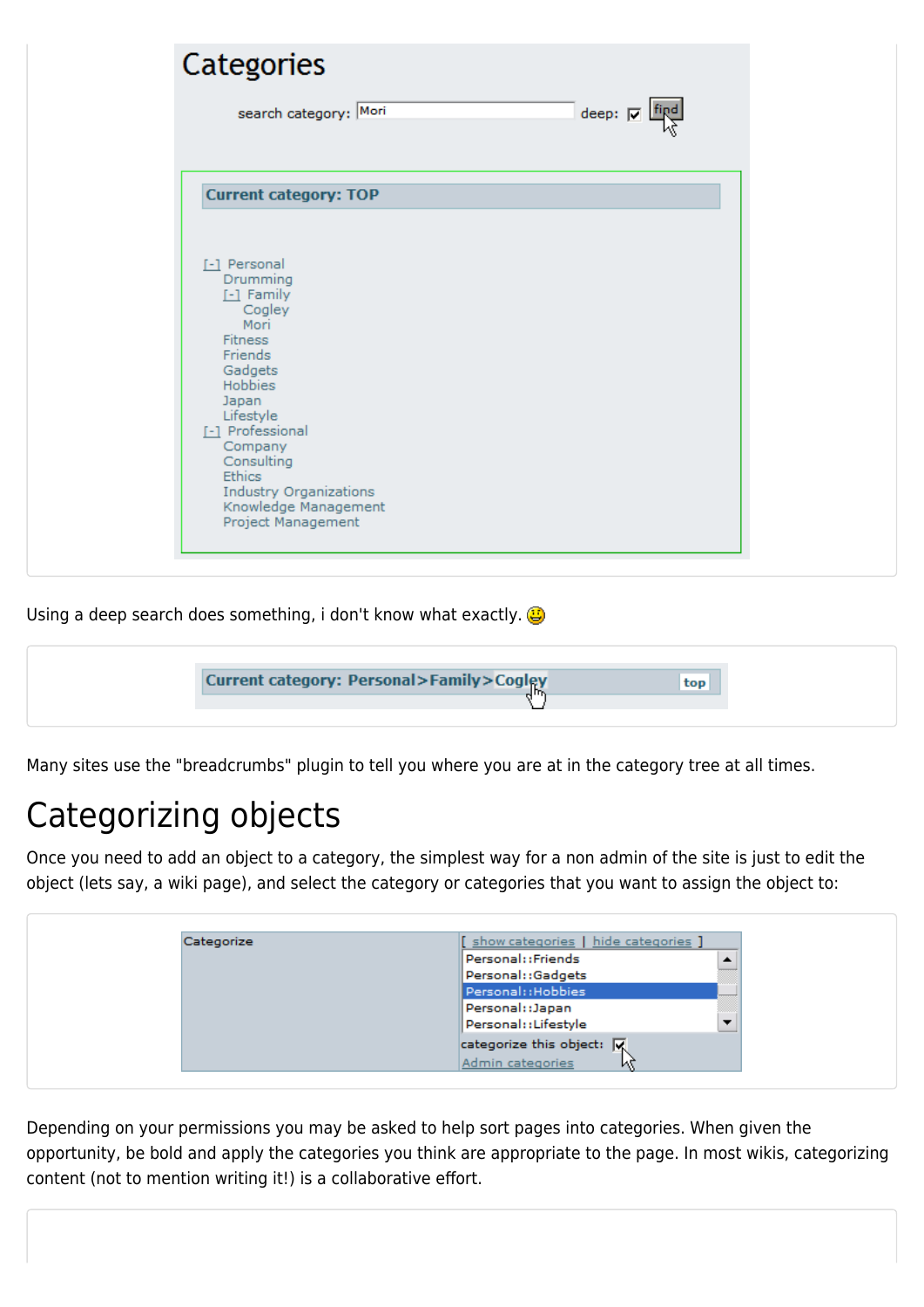

## Monitoring categories

Starting from Tiki 1.10, a user can monitor a category (or a category and all its children), so that he/she receives an email when a new object assigned to this category (or to this one and to any its children) has been modified.

| <b>Categories</b>                                                       |  |
|-------------------------------------------------------------------------|--|
| <b>Admin Category</b>                                                   |  |
| Browse in:<br>All Wiki pages File galleries Files Polls Sheets Articles |  |

The left eye icon  $($  ) is for monitoring changes in objects assigned to that category. The right eye icon with the arrow down  $\left(\begin{array}{c} \bullet \\ \bullet \end{array}\right)$  is for monitoring changes in objects assigned to that category and any of its children.

## Unassigning objects to categories vs. deleting objects

In some sites users will be able to administer categories, by creating them, adding or removing objects from any specific category.

|               | Objects in category |                               |
|---------------|---------------------|-------------------------------|
| Find<br>find  |                     |                               |
| name          | type                | delete                        |
| HomePage      | wiki page           | ×                             |
| Japan Trip    | article             | _×.                           |
| <u>irc</u>    | wiki page           | ×<br>$\overline{\phantom{0}}$ |
| Movie Reviews | tracker             | ×<br>-                        |
| ${\sf Rick}$  | blog                | "×.                           |
| Movie Reviews | Page: $1/1$         |                               |

You can assign many objects at once to a category by using the **filter** to do a quick search on the entire list of pages, and then using CONTROL-CLICK (or the mac equivalent) to select a whole bunch of items from a list. Many sites will use [Naming conventions](https://doc.tiki.org/Naming-Conventions) in naming objects or wiki pages so that related pages will all include the same term in their titles.